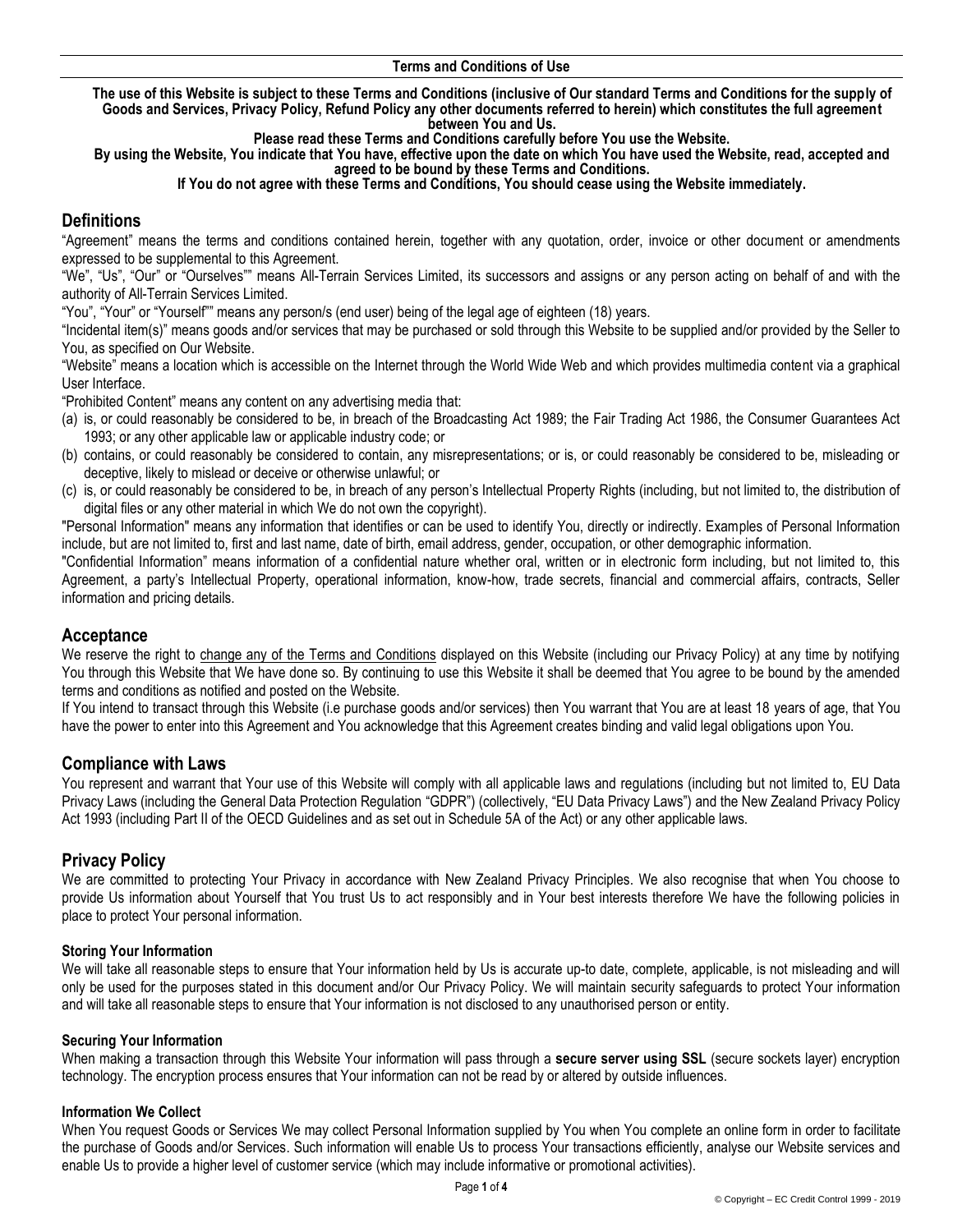We may also collect the following information/tracking data for statistical purposes and to help Us understand how to make Our Website more available and user friendly for You and to measure the success of any advertising activities We may under take:

- (a) Your IP address.
- (b) The date and time of Your visits to Our Website.
- (c) Your clicks and activity on this Website.
- (d) The referring Website if any through which You clicked through to this Website.
- (e) Technical information on Your browser, device and operating systems.

#### **Information We Release**

We will only release information about You as authorised by Yourself, required by law or where required in order for Us to provide Goods or Services to Yourself e.g to third party suppliers, or delivery companies. Where supplied to such third parties the information provided will only be sufficient for the third party to perform their services and may not be used by them for any other purpose.

We will not release Your information for any purpose which You could reasonably expect us not to release the information.

Except as detailed above We do not share, give, sell, rent, or lease information to third parties and Your Personal Information will only be disclosed to those employees within Our organisation who have a need to know in order to ensure You are provided with information about Our products and Services or to request Goods and Services through this Website.

Under the Privacy Act legislation You can ask to see any information We may hold about You and You also have the right to have any inaccuracies in the same corrected by Us. We will comply with any such requests to the extent required by the Privacy Act legislation within fourteen (14) days of the receipt of Your request. We may ask you to verify your identity in order to help us respond efficiently to your request.

## **Other Data Protection Rights**

You may have the following data protection rights:

- (a) To access, correct, update or request deletion of Personal Information. We will take all reasonable steps to ensure that the data We collect is reliable for its intended use, accurate, complete and up to date.
- (b) In addition, individuals who are residents of the European Economic Area "EEA" can object to processing of their Personal Information, ask to restrict processing of their Personal Information or request portability of their Personal Information. You can exercise these rights by contacting Us using the contact details provided in the "Questions and Concerns" section below.
- (c) Similarly, if Personal Information is collected or processed on the basis of consent, the data subject can withdraw their consent at any time. Withdrawing Your consent will not affect the lawfulness of any processing We conducted prior to Your withdrawal, nor will it affect processing of Your Personal Information conducted in reliance on lawful processing grounds other than consent.
- (d) The right to complain to a data protection authority about the collection and use of Personal Information. For more information, please contact your local data protection authority. Contact details for data protection authorities in the EEA are available at http://ec.europa.eu/justice/article-29/structure/data-protection-authorities/index\_en.htm.

## **Questions & Concerns**

If You have any questions or comments, or if You have a concern about the way in which We have handled any privacy matter, please use Our [contact form](https://mailchimp.com/contact/) via this Website to send Us a message. You may also contact Us by postal mail or email at:

#### **For EEA Residents:**

For the purposes of EU data protection legislation, Jacqui Leslie is the Data Protection Officer (DPO) of Your Personal Information. Our Data Protection Officer can be contacted at [enquiries@allterrainservices.nz](mailto:enquiries@allterrainservices.nz)

**For Non-EEA Residents: All-Terrain Services Limited Attention: Privacy Officer [enquiries@allterrainservices.nz](mailto:xxxx@xxxxxx.com) Postal Address: 2 B Porter Avenue, Te Atatu, AUCKLAND 0610**

### **Cookies**

We and Our partners may use various technologies to collect and store information when You use this Website, and this may include using cookies and similar tracking technologies, such as pixels and web beacons. These web beacons track certain behavior such as whether the email sent through the Website was delivered and opened and whether links within the email were clicked. They also allow Us to collect information such as the recipient's:

IP address, browser, email client type and other similar details;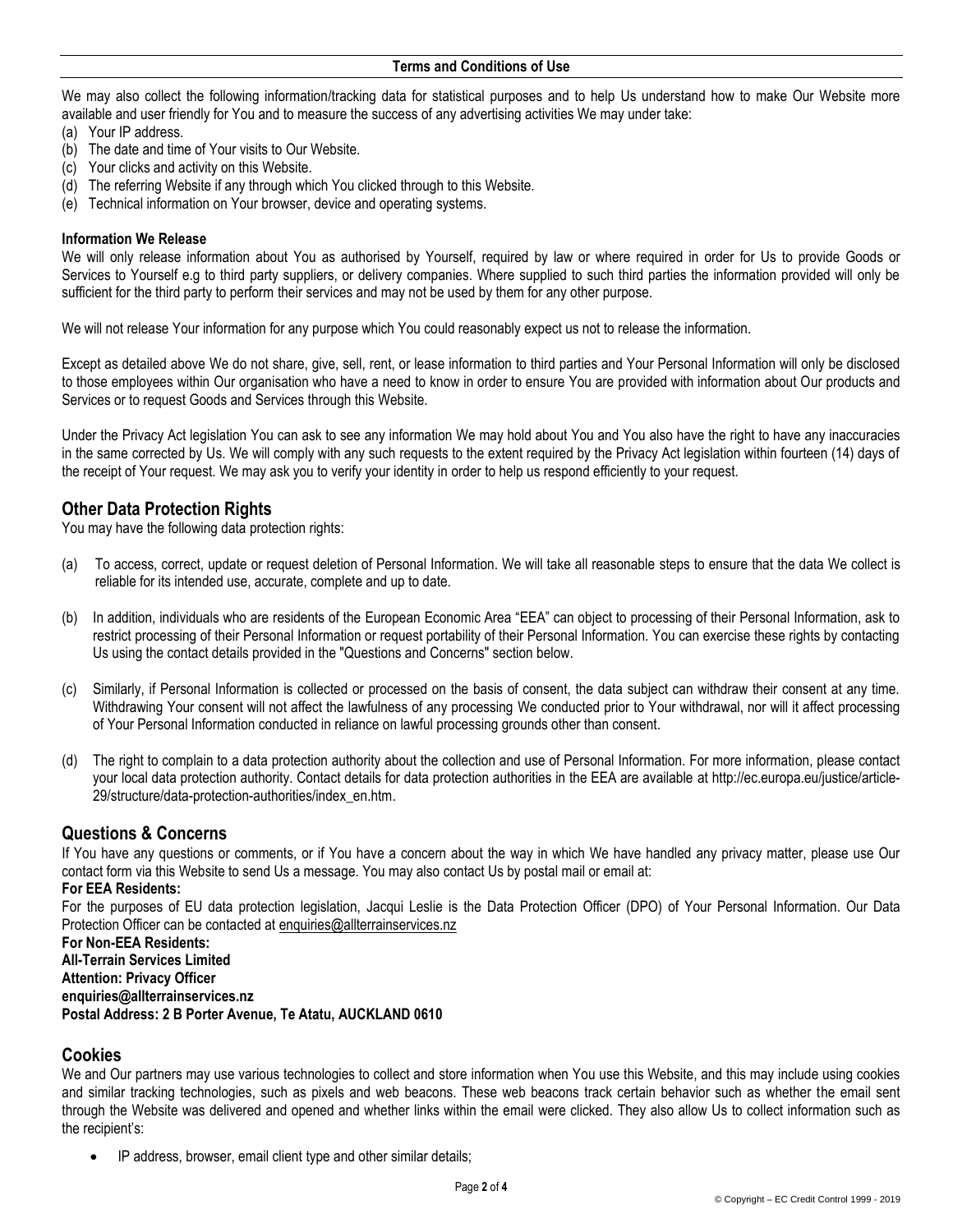- Tracking Website usage and traffic;
- Reports are available to Us when We send email to You, so We may collect and review that information.

These cookies **do not read Your hard drive** but may be stored on Your hard drive to enable Our Website to recognise You when You return to the same.

# **Mailing Lists**

If at any time You are on a mailing list of Ours then You may request to be removed from the same and We will comply with Your request if there is no unsubscribe button provided then please contact Us with Your request using the "Contact Us" section of this Website.

## **Returns, Damaged or Defective Goods**

Our policy in relation to Returns, Damaged or Defective Goods shall be as specified in Our standard Terms and Conditions for the supply of Goods and Services. We shall not accept returns for change of mind or if You make a wrong decision unless due to our negligence or incorrect information supplied by Ourselves.

## **Copyright and Trademarks**

The contents of this Website are at all times the copyright or trademark property of either Ourselves, Our suppliers or linked third parties and You may not distribute, reproduce, display, publish any trademark or other content of this Website for any purpose whatsoever without the prior written approval of Us, Our suppliers or linked third parties (each as applicable). Furthermore You agree to indemnify Us against any claims, costs, damages or losses incurred by Us should You fail to comply with clause.

### **Advertisers and Linked Sites**

The display on Our Website of any advertiser or the provision of a link to third party Websites does not constitute Our endorsement of either the advertiser or third party provider or any of their Website content or business practices. As We do not have any control of the content of any third party Websites, access to such Websites is at Your sole risk and We recommend that You thoroughly review the terms and conditions of use and the Privacy policies of any third party Website immediately once You access such a Website.

We shall accept no liability in regards to any dealings, promotions or activities between Yourself and advertisers or third party providers.

### **Specifications and Information**

Specifications and information provided on this Website are given in good faith based on Our knowledge, experience, or information provided to Us by manufacturers and/or suppliers, or derived from sources believed to be accurate at the time the information is received by Us, therefore it is recommended if You have any concerns as to the suitability of Goods or Services provided through this Website in respect of the use of the Goods or Services or their suitability for a particular use that You contact Us or seek external professional opinion.

You acknowledge and accept that colours of items displayed on the Website may not reflect the true and actual colour of such items as this may be affected by external influences such as the quality of images supplied to Us for use, or the quality, age or settings on Your monitor. If colour is a major factor in Your decision making We recommend You contact Us before purchase.

## **On-Line Ordering**

Display on this Website does not guarantee the availability of any particular Good(s) therefore all orders placed through this Website shall be subject to confirmation of acceptance by Us. Orders for Services shall be subject to confirmation of suitable timeframes between You and Ourselves for provision of the Services.

### **Continuous Service**

Due to the inherent nature of Websites We cannot guarantee uninterrupted or continuous availability of this Website and You accept that the Website may also be unavailable from time to time for maintenance or scheduled upgrades. Where able We shall give You advanced warning of the same. We shall accept no liability in relation to Website downtime whether scheduled or otherwise.

### **Termination of Use**

These terms and Your access to Our Website may be terminated by Us (at Our sole discretion) at any time without notice or any requirement to give You a reason why. In the event of termination under this clause We shall have no liability to You whatsoever (including for any consequential or direct loss You may suffer).

### **Jurisdiction**

This Website (excluding any linked third party sites) is controlled by Us from Our principal business premises in New Zealand. Our servers are located in New Zealand, so Your information may be transferred to, stored, or processed in New Zealand. It can be accessed from countries around the world to the extent permitted by the Website. As each country has laws that may differ from New Zealand, by accessing this Website, You agree